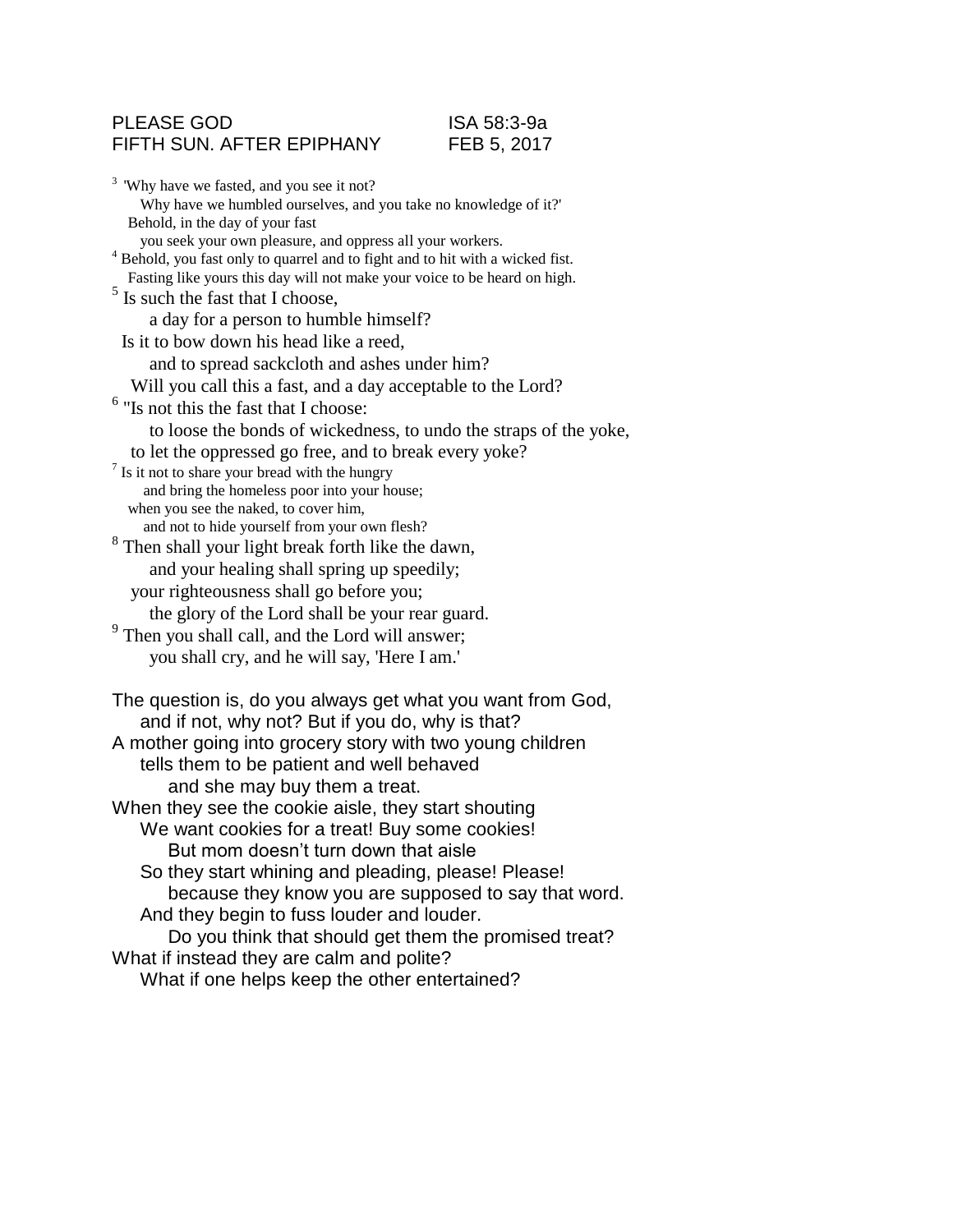Suppose they do get cookies? Is it because of what they did? Not really, it is because mom promised & purchased them. This is like what Isaiah is telling Israelites and us about what pleases God.

# WE WANT GOD TO PLEASE DO WHAT WE WANT WE SHOULD WANT TO DO WHAT PLEASES GOD GOD DOES FOR OTHERS WHAT PLEASES HIM

# WE WANT GOD TO PLEASE DO WHAT WE WANT

| <sup>3</sup> 'Why have we fasted, and you see it not?                                           |
|-------------------------------------------------------------------------------------------------|
| Why have we humbled ourselves,                                                                  |
| and you take no knowledge of it?'                                                               |
| Behold, in the day of your fast                                                                 |
| you seek your own pleasure, and oppress all your workers.                                       |
| <sup>4</sup> Behold, you fast only to quarrel and to fight                                      |
| and to hit with a wicked fist.                                                                  |
| Fasting like yours this day                                                                     |
| will not make your voice to be heard on high.                                                   |
| $5$ Is such the fast that I choose,                                                             |
| a day for a person to humble himself?                                                           |
| Is it to bow down his head like a reed,                                                         |
| and to spread sackcloth and ashes under him?                                                    |
| Will you call this a fast, and a day acceptable to the Lord?                                    |
| Have you ever been so upset or so emotional in another way<br>that you have lost your appetite? |
| How we feel emotionally can make a difference in                                                |
| how we feel physically and how we act.                                                          |
| This is what fasting is about. It is behavior that goes with prayer                             |
| like folding hands or bowing heads,                                                             |
| that physically expresses something to God,                                                     |
| Especially with prayers of repentance, it is a way of saying,                                   |
| God this makes me feel awful. I am empty inside.                                                |
| Nothing else matters to me but you.                                                             |
| But it is easy to say things we don't really mean.                                              |
| We can say please in a whiny, unpleasing way.                                                   |
| We can say thank you insincerely: Thanks a lot!                                                 |
| Isaiah says they didn't really mean their fasting & bowing.                                     |
| It was just a lie, as if God couldn't see through it.                                           |
| Or it worked the other way around, their fasting                                                |
| led to feeling bad. They were crabby & short tempered.                                          |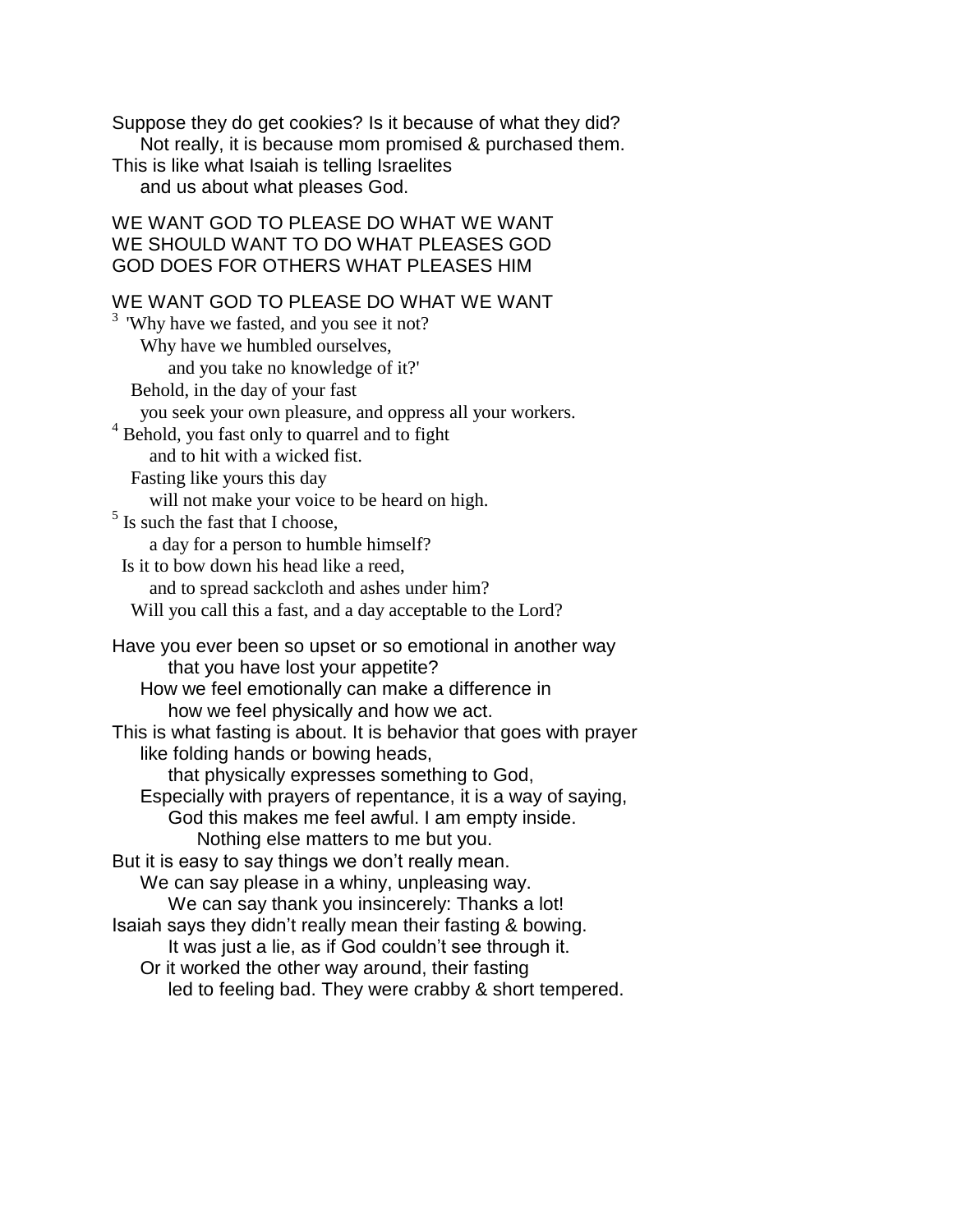Instead of really denying their own pleasures, their workers ended up paying the price. Throughout the history of church, people have made up all sorts of rituals that they imagine will appease God, although God himself never instructed or asked for them. None are worth as much as simply doing what God says. God did tell Israel to fast on the day of atonement, not as a righteous act but an act acknowledging their lack of righteousness and need for God's grace. But Isaiah says their fasting was more like a temper tantrum, like trying to hold one's breath until turning blue, not the kind of thing that makes God want to bless. And Isaiah says fasting is not just to be a one day thing like going to church on Sunday. Our worship can be an expression of spiritual emptiness with a desire for God to make a difference in our life, but it is worthless if we don't really want to change. All the all behaviors that are part of our worship, standing, kneeling, bowing, singing, etc., are appropriate behavior for expressing ourselves to God only if they go along with the behavior of obedience including obeying God's will that we love others. WE SHOULD WANT TO DO WHAT PLEASES GOD

# <sup>6</sup> "Is not this the fast that I choose: to loose the bonds of wickedness, to undo the straps of the yoke, to let the oppressed go free, and to break every yoke? <sup>7</sup> Is it not to share your bread with the hungry and bring the homeless poor into your house; when you see the naked, to cover him, and not to hide yourself from your own flesh?

What do you suppose they were asking from God when fasting? Maybe they wanted God to make Israel great again by freeing them from their enemies and giving security along with food, clothing and shelter. Isn't this something God wants people to have? If so, then not just us but others should have it too. So a truly sincere prayers, will be expressed in actions by doing what helps everyone be free from being trapped in trouble & mistreatment fed instead of hungry, housed instead of homeless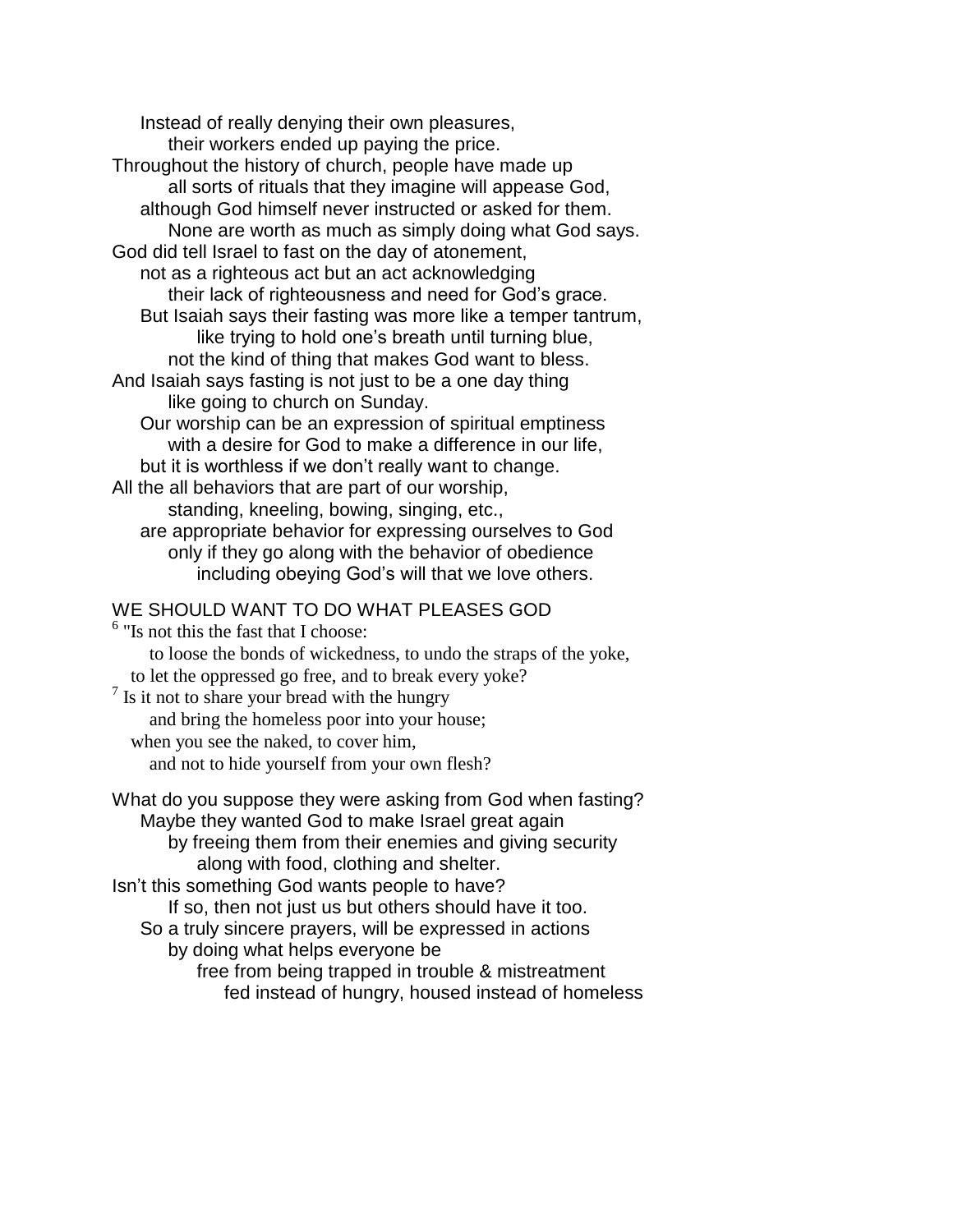If there are people around us who are oppressed & burdened, especially if our neighbors are homeless, hungry or naked, or if our having what we want comes at the expense of others being kept in poverty or misery, then we should repent and show it with our actions. and not just ignore it while going through motions of worship. Genuine fasting can include giving up food or other things not just to do it but to give them to those who need it. Meanwhile, Isaiah reminds the Israelites, not depriving their own family members. Why does God want us to have good behavior? It is not because it somehow benefits God or because it makes a difference in how God treats us. It is because God wants to make a difference in us and because it pleases him for us to do what makes a difference for others.

This is why…

## GOD DOES FOR OTHERS WHAT PLEASES HIM

<sup>8</sup> Then shall your light break forth like the dawn, and your healing shall spring up speedily; your righteousness shall go before you; the glory of the Lord shall be your rear guard. <sup>9</sup> Then you shall call, and the Lord will answer; you shall cry, and he will say, 'Here I am.'

Today's Gospel reminds us God wants our behavior to make a difference in the world, like salt and light, not just a difference in people's physical lives, but a difference in their spiritual lives. When righteousness leads us to do what we do the glory of the Lord follows in its wake. Our behavior is not just to be saying something to God but to be saying something to others about our God, to be good works that give the glory to him, This happens when it is obvious to us and to others that the only way we can do good is what God does for us, that he is speedily healing us. Since God is truly pleased when we care for others, God is pleased to first do it himself. In the next chapter, Isaiah says, "The LORD saw it,

and it displeased him that there was no justice.